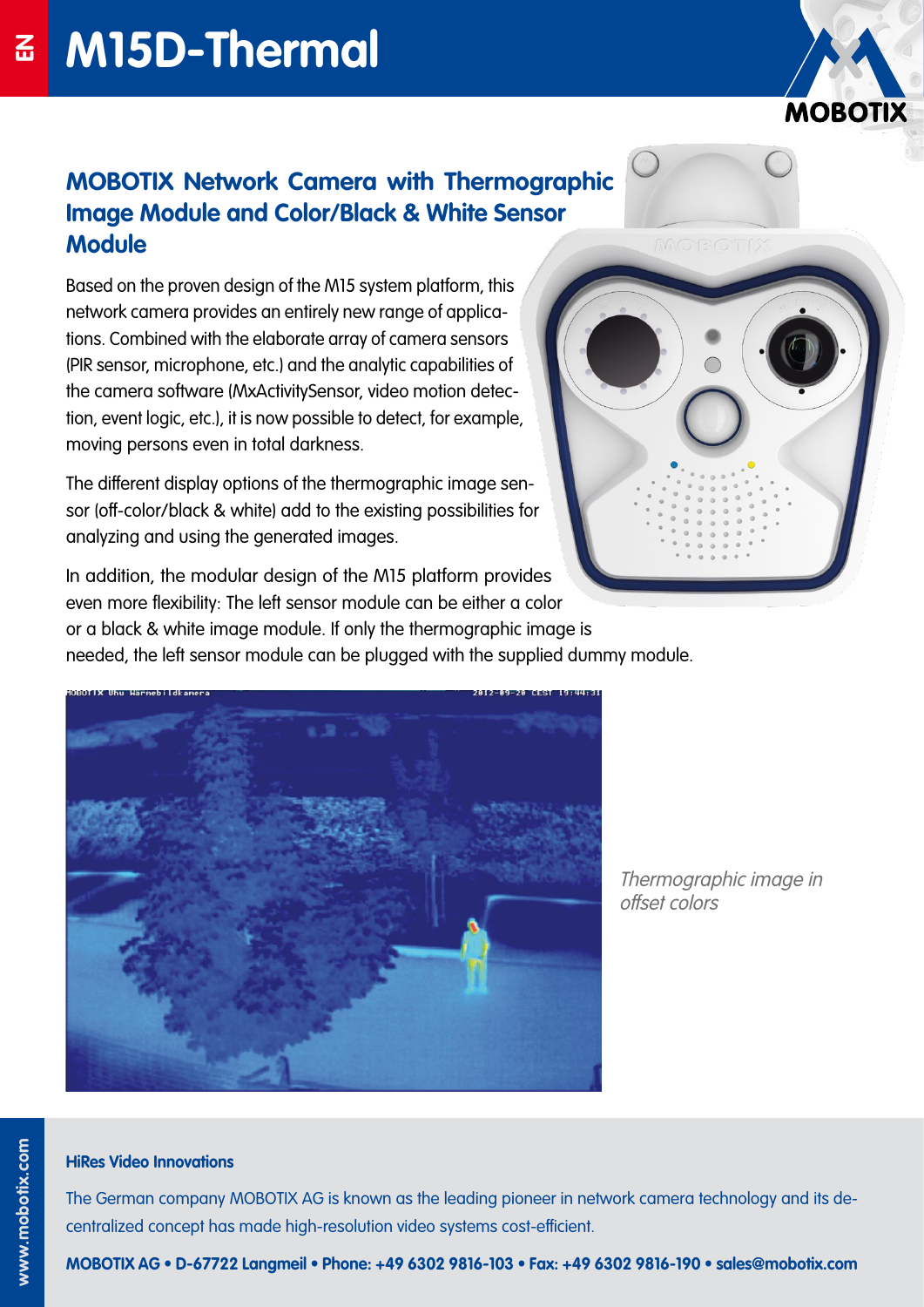

| <b>Technical Specifications M15D-Thermal</b>                  |                                                                                                                                                                                                                                                                                               |  |
|---------------------------------------------------------------|-----------------------------------------------------------------------------------------------------------------------------------------------------------------------------------------------------------------------------------------------------------------------------------------------|--|
| <b>Audio features</b>                                         | Lip-synchronous audio, two-way communication,<br>audio recording                                                                                                                                                                                                                              |  |
| Interfaces                                                    | Ethernet 10/100, MiniUSB, MxBus;<br>inputs/outputs and RS232 via accessories                                                                                                                                                                                                                  |  |
| Video telephony                                               | VoIP/SIP, two-way communication, remote control-<br>ling using key codes, event notification                                                                                                                                                                                                  |  |
| <b>Security</b>                                               | User/group management, HTTPS/SSL, IP address<br>filter, IEEE 802.1x, intrusion detection, digital image<br>signature                                                                                                                                                                          |  |
| Certifications                                                | EMV (EN 55022, CISPR 22, EN 55024, EN 61000-6-<br>1/2, FCC Part15B, CFR 47, AS/NZS 3548)                                                                                                                                                                                                      |  |
| Power supply                                                  | Year-round Power-over-Ethernet (IEEE 802.3af):<br>PoE class 3 reauired                                                                                                                                                                                                                        |  |
| Power consumption<br>without MX sensor module                 | Typ. $<$ 5 W                                                                                                                                                                                                                                                                                  |  |
| Max. power consumption of<br>attached MxBus modules           | 3 W<br>MxBus and USB: 4 W                                                                                                                                                                                                                                                                     |  |
| <b>Operating conditions</b>                                   | IP66, -30 to +60°C/-22 to +140°F                                                                                                                                                                                                                                                              |  |
| <b>Shock resistance</b>                                       | IK06 (IEC 62262/EN 50102)                                                                                                                                                                                                                                                                     |  |
| Dimensions/weight<br>M15D-Thermal without MX<br>sensor module | $W \times H \times D$ with wall mount: 158 $\times$ 244 $\times$ 239 mm:<br>$W \times H \times D$ with ceiling mount: 158 x 210 x 207 mm;<br>Weight with wall mount: approx. 1,210 g<br>Weight with ceiling mount: approx. 1,160 g                                                            |  |
| <b>Weights</b><br><b>MX</b> sensor modules                    | L12: 85q<br>L25, L51: 111 g<br>L38, L76, L160: 122 g                                                                                                                                                                                                                                          |  |
| <b>Standard Delivery</b>                                      | Housing (high-resistance composite, PBT), white,<br>shock-resistant dome for L12 sensor module.<br>coated glass pane for all other sensor modules,<br>accessories for installation on wall and ceiling,<br>Allen wrench, 50 cm patch cable, manual,<br>software, 4 GB MicroSD card (built-in) |  |



**HiRes Video Innovations**

The German company MOBOTIX AG is known as the leading pioneer in network camera technology and its decentralized concept has made high-resolution video systems cost-efficient.

**MOBOTIX AG • D-67722 Langmeil • Phone: +49 6302 9816-103 • Fax: +49 6302 9816-190 • sales@mobotix.com**